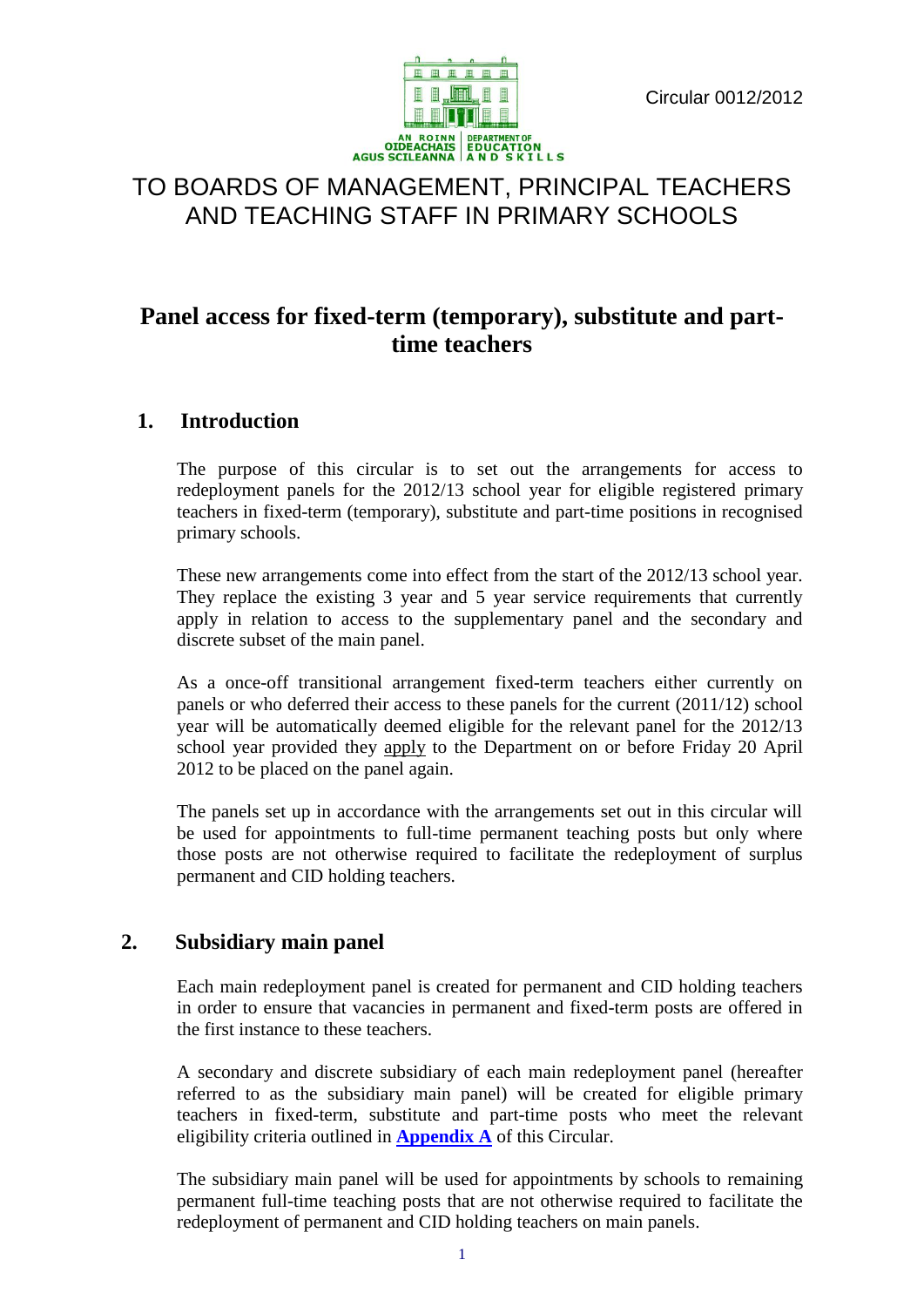## **3. Supplementary panel**

Each supplementary redeployment panel will be created for eligible primary teachers in fixed-term, substitute and part-time posts who meet the relevant eligibility criteria outlined in Appendix A of this Circular.

The supplementary panel will be used for appointments by schools to remaining permanent full-time teaching posts that are not otherwise required to facilitate the redeployment of teachers from the main panel or the subsidiary main panel.

### **4. Application process for access to panels:**

- (i) Eligible fixed-term, substitute and part-time teachers who wish to apply for access to the relevant panels must complete the relevant application form as follows:
	- Application form in **[Appendix B](http://www.education.ie/en/Circulars-and-Forms/Active-Circulars/cl0012_2012_appendix_b.pdf)** for full-time (fixed-term or substitute) teachers seeking access to the subsidiary main panel or the supplementary panel.
	- Application form in **[Appendix C](http://www.education.ie/en/Circulars-and-Forms/Active-Circulars/cl0012_2012_appendix_c.pdf)** for part-time teachers seeking access to the subsidiary main panel or the supplementary panel.

Completed forms (including a copy of the teacher's last payslip of 2011) must be returned to the Department on or before **Friday 20 April 2012** at the following address:

Primary Teachers Allocations Section Department of Education and Skills Cornamaddy, Athlone Co. Westmeath

#### **It is important to note that no late applications will be considered for inclusion on these panels.**

It is the Department's intention to notify you of the outcome of your application around late May, 2012.

- (ii) Teachers are required to self declare on their application that they meet the relevant eligibility requirements set out at Appendix A. Applications from teachers **must** be fully completed and accompanied by appropriate evidence in the form of a copy of the teacher's last payslip for the 2011 calendar year. Applicants who do not provide the required information (completed application form and copy of the teacher's last payslip for the 2011 calendar year) will not have their applications processed or be considered for inclusion on the panels.
- (iii) Once the salary detail submitted on the application form meets the eligibility requirements the teacher will be provisionally placed on the panel appropriate to his/her application. Further checks will, as appropriate, be carried out at appointment stage in respect of those teachers that are being appointed to